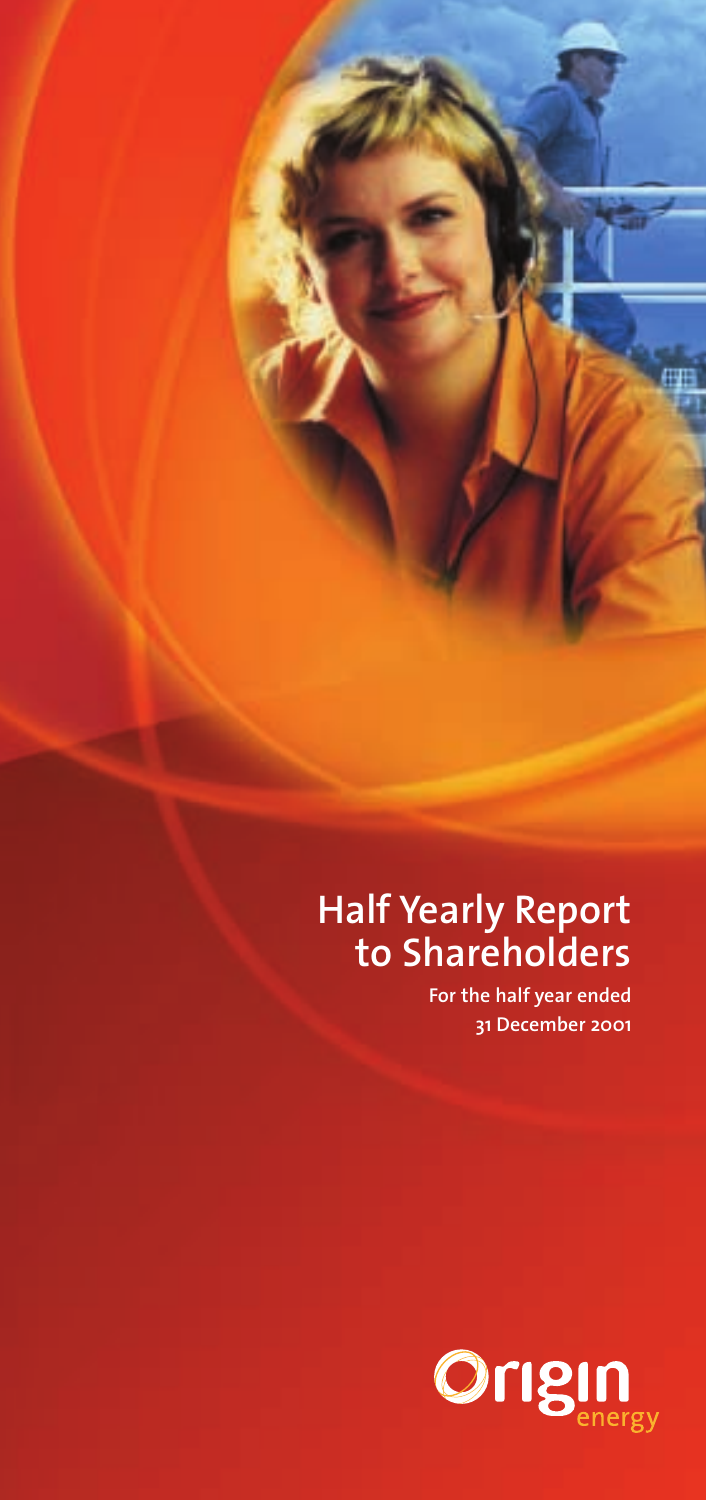## **Half Year in Brief**

- *Revenue up 46% to \$1237.5 million*
- *EBITDA up 24% to \$192.6 million*
- *Profit after tax up 10% to \$54.7 million*
- *Increased capital expenditure of \$138.4 million mainly funded growth projects*
- *\$197 million raised through Share Placement and Share Purchase Plan*
- *Strong balance sheet with net debt to equity of 35%*
- *Fully franked interim dividend of two cents per share payable on 22 March 2002*

#### **Share Sale Facility**

Shareholders with registered holdings of 10,000 shares or less will be entitled to participate in a Share Sale Facility. This will enable these shareholders to sell 5% of their holding free of brokerage at market price. Shareholders who participated in the share buy back in 2001 will directly receive details of the facility. Other shareholders with 10,000 shares or less can participate by contacting the share registry on 1300 664 446 on or before 12 April 2002.

Shareholders with unmarketable parcels (less than 170 shares) will be able to use the facility to sell the whole of their holding.

#### **On line Annual Report**

As part of our aim to continually improve shareholder services, shareholders may now access the Origin Energy annual report on line. The benefits to shareholders include cost savings and the faster delivery of information. Reducing the number of paper reports also helps the environment. Those shareholders who wish to take advantage of this service should contact the share registry on 1300 664 446 for more information or complete and mail the form enclosed.

Note: Except where otherwise stated, comparison figures quoted refer to the December 2001 half year against the December 2000 half year.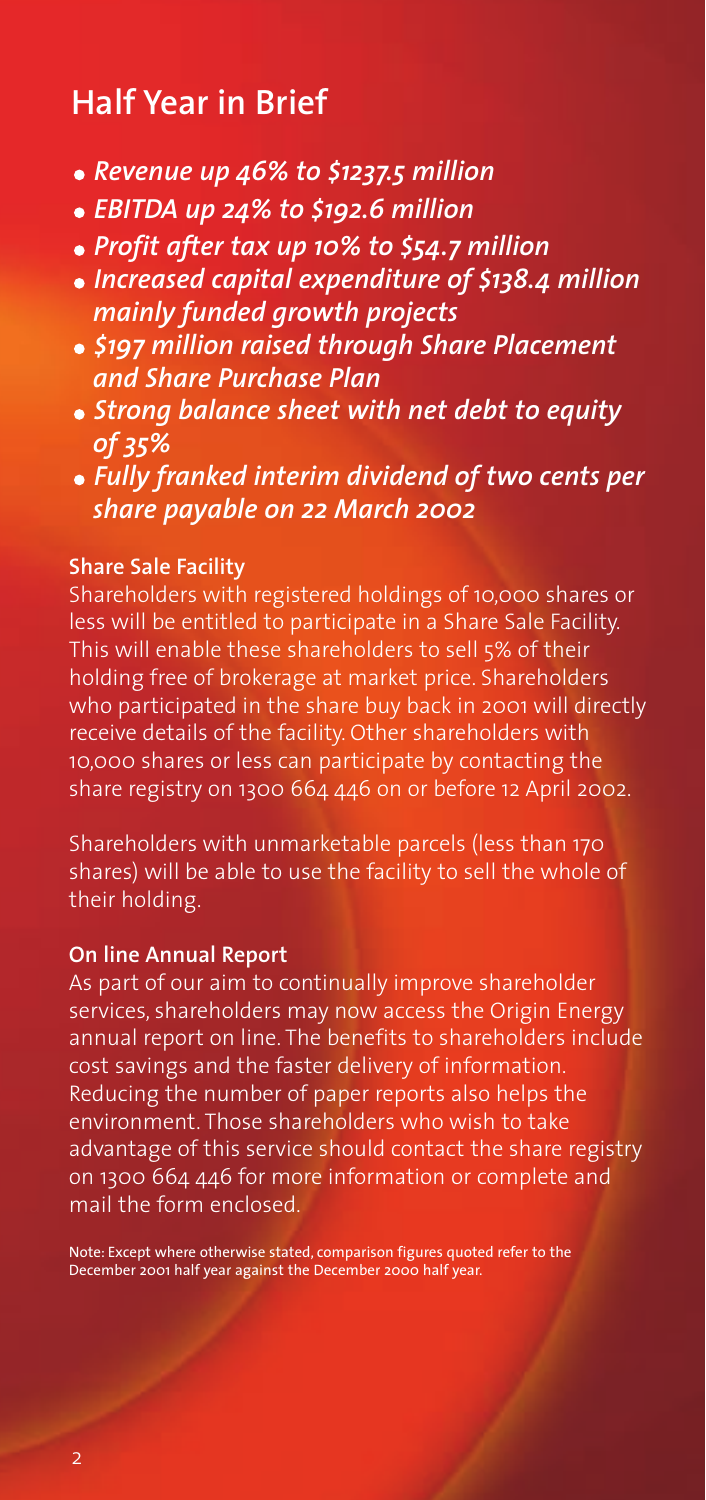## **Dear Shareholders**

Origin Energy (Origin) achieved a profit after tax (PAT) of \$54.7 million for the six months ended 31 December 2001, a 10.4% increase on the profit in the previous corresponding period.

Origin's earnings before interest, tax, depreciation and amortisation (EBITDA) were up 24.1% to \$192.6 million. This result reflects a significant increase in contribution from Retail and Trading, which more than offset small reductions in Upstream and Generation earnings.

Total revenue increased by 45.5% to \$1,237 million primarily on the back of increased sales revenue in the Retail business.

The main factors contributing to the result were:

- a strong contribution from the electricity retail business in Victoria following the acquisition of the Powercor retail business in June 2001;
- a significant improvement in the performance of the LPG business due mainly to lower supply costs resulting from a reduction in world oil prices;
- reduced contribution from oil production due to reductions in volumes produced and lower realised prices reflecting lower world oil prices;
- reduced contribution from merchant generation operations as a result of lower prices compared to the previous corresponding period; and
- increased interest costs reflecting additional borrowings used to fund the company's development and acquisition program.

Tax expense increased from \$20.6 million to \$25.8 million primarily reflecting the non-deductibility of amortisation of electricity licences and contracts acquired from Powercor.

Earnings per share on the expanded capital of the company for the December 2001 half was steady at 8.7 cents.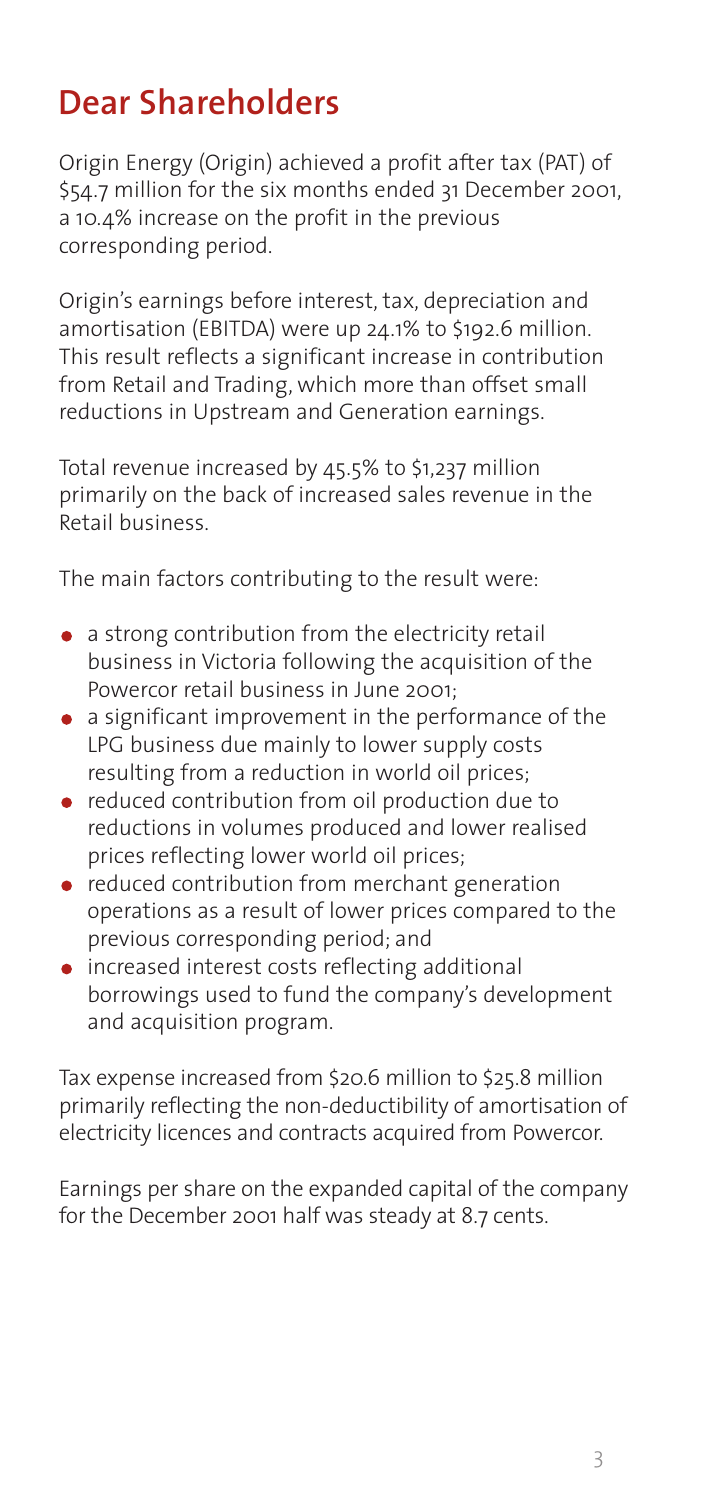#### **Funding and Capital Management**

The company's balance sheet remains strong with a net debt to equity ratio of 35% as at 31 December 2001.This compares with 55% as at 30 June 2001.The company undertook capital raisings of \$123 million by a private placement in July 2001 and \$74 million through a share purchase plan in September 2001.These funds were used to fund the company's developments and reduce debt. Consequently gearing has improved and borrowings have reduced from \$743 million at 30 June 2001 to \$567 million at 31 December 2001. Interest cover remains robust at 4.7 times.

Capital expenditure during the six-month period of \$138.4 million was nearly double the previous corresponding period. This was due to higher expenditure in greenfields exploration (including drilling of two offshore wells in the Otway Basin and several onshore wells in the Otway and Perth Basins), construction of the Quarantine Power Station and expenditure on retail systems in readiness for Full Retail Contestability (FRC).

Origin has established a debt issuance program that will enable it to issue medium-term notes and commercial paper using its recently acquired A-2 (long-term) and BBB+ (short-term) credit rating by Standard & Poor's. The facility will enable the company to refinance its existing borrowings to reduce interest costs. To date, \$130 million has been raised under this facility.

#### **Risk Management**

The company continues to hedge a significant portion of its exposure to the oil price and the USD exchange rate. Currently, Origin has hedged 61% of its oil and condensate exposure over the six months to 30 June 2002 at prices above US\$26 per barrel and 70% of its exposure to the USD at an average of less than US57 cents.

Origin undertakes energy contracting and trading activities as a natural part of optimising the value of its physical assets and business positions. During the half year, the Board undertook a thorough review of these activities. This included the implementation of rigorous short-term and long-term risk limits for the trading of electricity and natural gas, assessment of contracting and risk management strategies, and review of business reporting and accountability measures. The company is fully compliant with these policies and the Board will continue to review risk management strategies on a regular basis.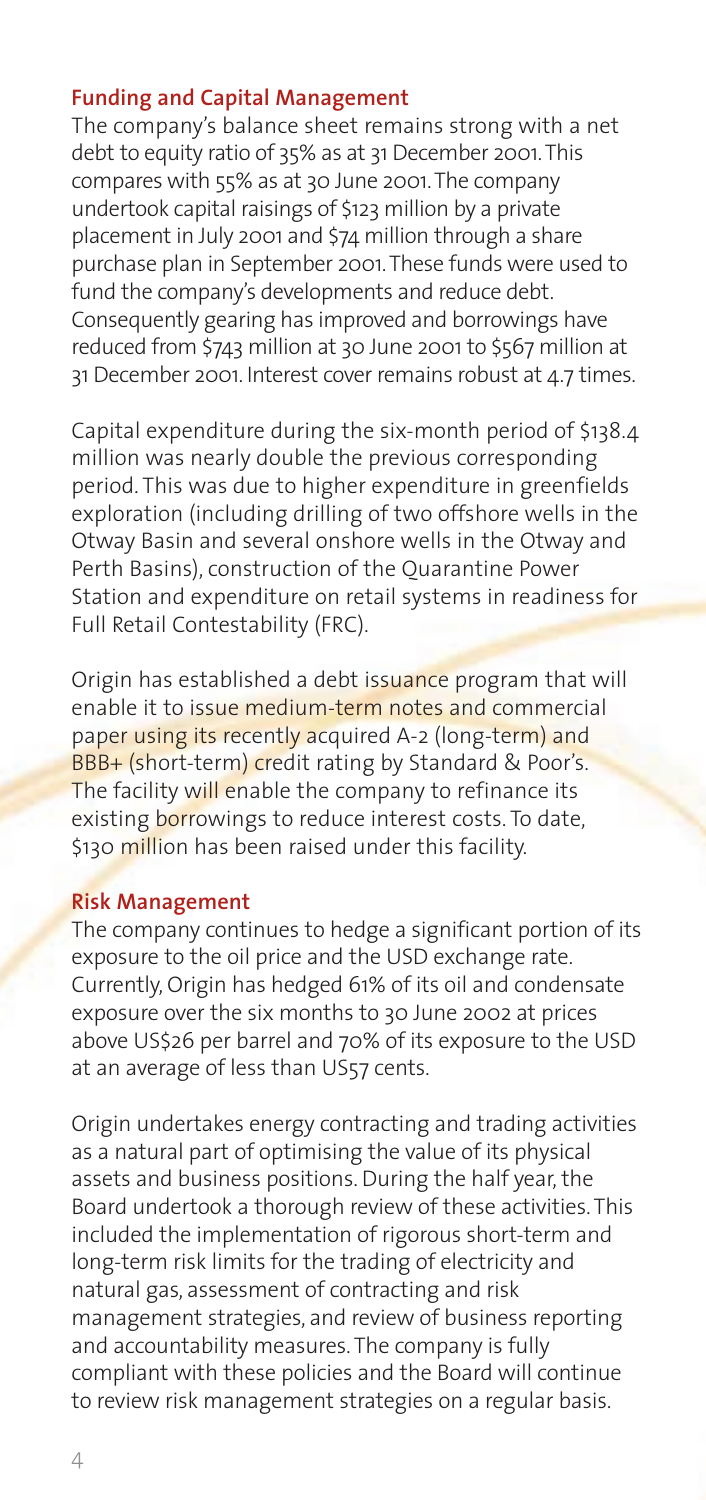#### **Returns to Shareholders**

A fully franked interim dividend of two cents per share was declared payable on 22 March 2002 to shareholders in the company on 7 March 2002.

Origin's present policy is to only pay fully franked dividends. The availability of franking credits for the interim dividend is the result of a fully franked dividend being received from its subsidiary Oil Company of Australia Limited (OCA). The company expects to have limited franking credits available over the next two years.

To assist small shareholders, particularly those who participated in last year's share buy-back, Origin is implementing a sale facility to enable those shareholders to realise additional returns on their investment. These shareholders will be able to sell 5% of their holdings free of brokerage. The facility will also allow shareholders with unmarketable parcels to sell their total holdings free of brokerage. Details of the facility can be found on page 2.

Decisions on future returns to shareholders, including the company's dividend policy, will be reviewed on an ongoing basis.

An additional 1,653,355 shares were issued during the period in relation to the company's Dividend Reinvestment Plan. As a result of a private placement,  $44.2$  million shares were issued, and 26.5 million shares were issued to shareholders under a Share Purchase Plan. As at 31 December 2001, Origin had 646,312,069 shares on issue.

### **Outlook**

The main factors influencing earnings during the June 2002 half year will include:

- reduced contributions from oil production reflecting the sale of the Bodalla assets and the prospect of lower oil prices compared to the previous period;
- increased contributions from energy retailing reflecting tariff increases implemented for electricity and gas sales in Victoria; and
- $\bullet$  increased contributions from Generation as the Quarantine Power Station is now in operation.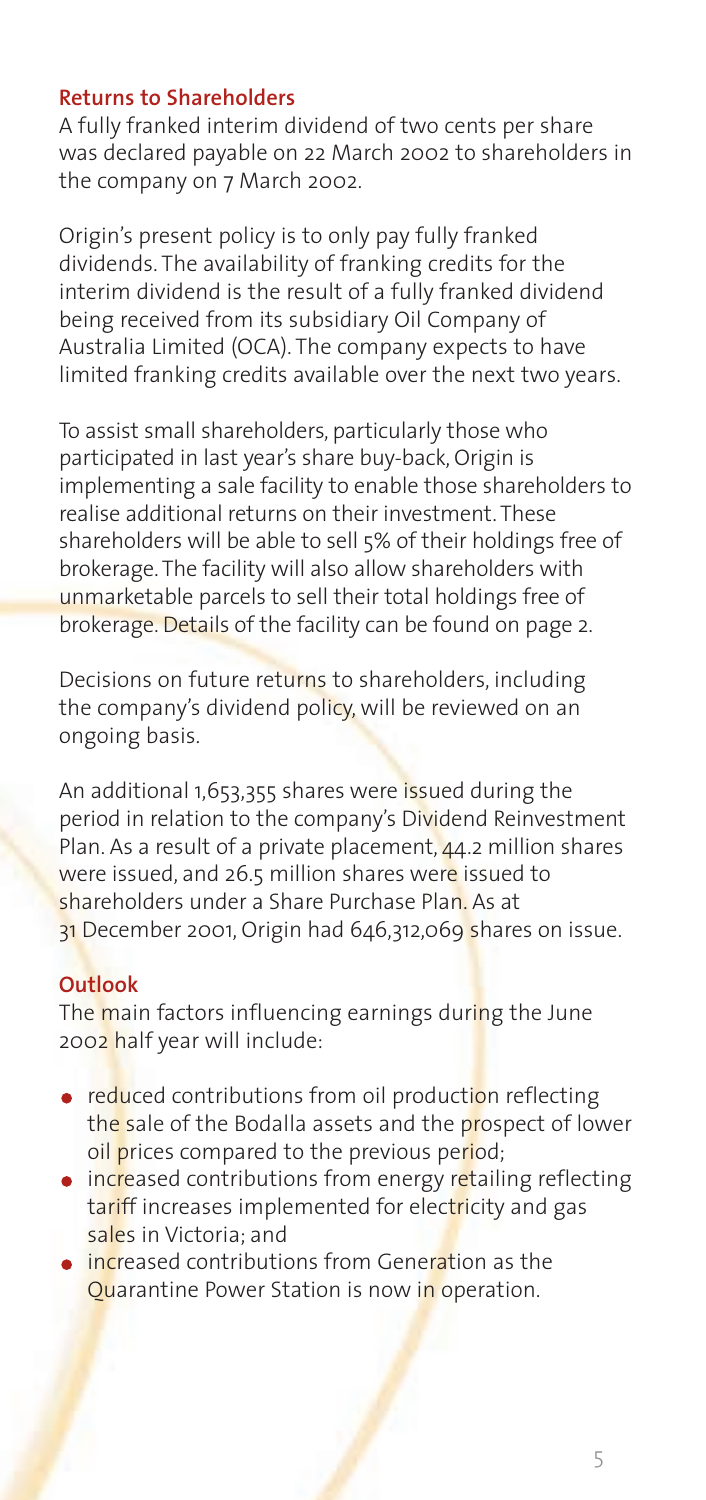Earnings are also sensitive to weather with mild summer weather potentially reducing earnings from Generation while unseasonable winter weather will affect Retail earnings.

Based on performance in the December half year and taking the above factors into consideration, Origin expects earnings for the full year to comfortably exceed last year's results.

Looking further ahead, progress on various projects and initiatives being undertaken by the company provide significant potential for continued growth. The company's strong cash flow and low gearing ensure Origin is well placed to fund that growth.

(beni 4 Cenn

**H Kevin McCann** Grant King **Chairman** Managing Director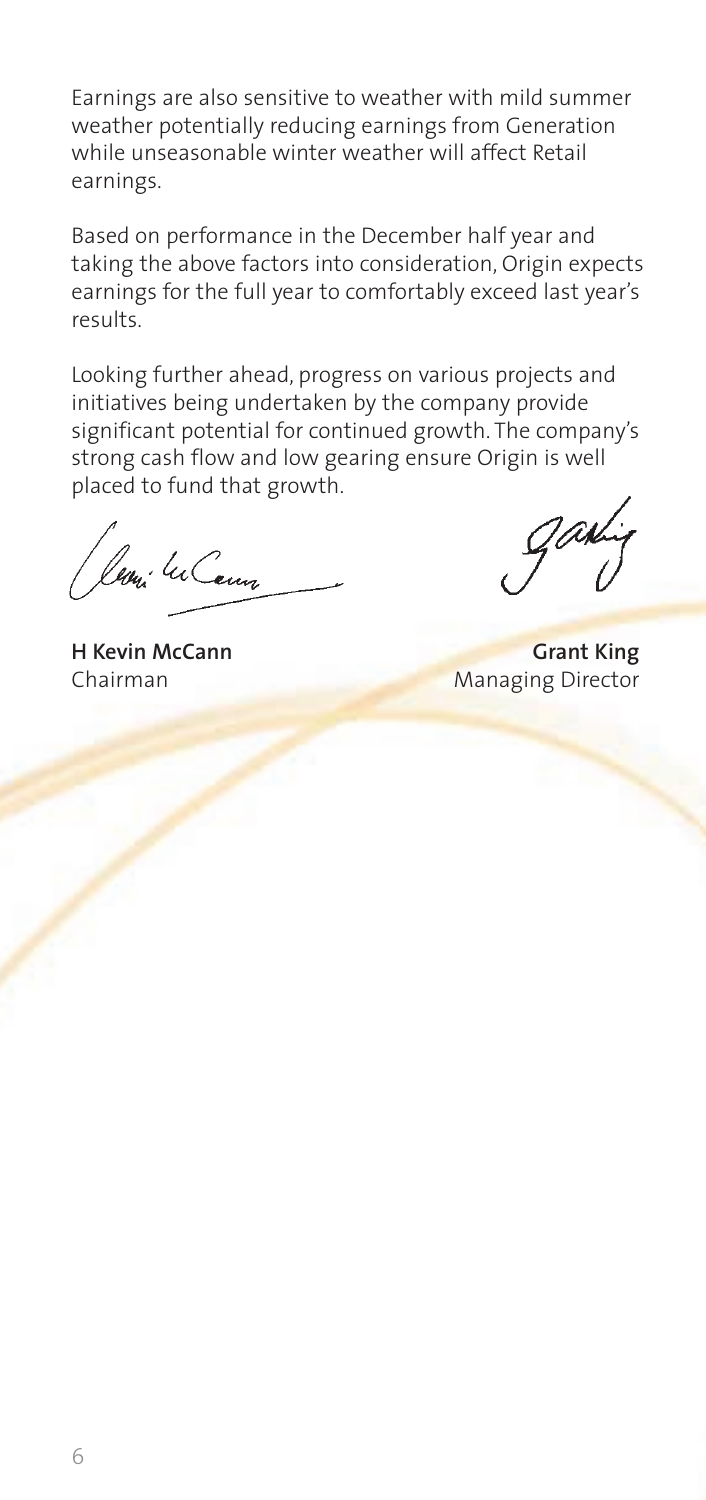## **Operations Review**

### **Exploration and Production**

|                     | Dec 01 | Dec oo | %       |
|---------------------|--------|--------|---------|
|                     | \$m    | \$m    | Change  |
|                     |        |        |         |
| EBITDA              | 102.8  | 105.9  | $-2.9$  |
| EBIT                | 58.1   | 65.0   | $-10.7$ |
| Sales Volumes (Pje) | 45.9   | 44.5   | 3.0     |

Lower earnings reflected lower average oil prices and reduced oil production.

Sales of crude oil fell by 11% as a result of declining production in the Cooper and Eromanga Basins. This was partially offset by increased sales of natural gas and condensate. Insurance proceeds from the claim for disruption to the liquids handling plant at Moomba in mid 2001 have been included in the result for the half year.

Although oil prices fell significantly during September, the impact was mitigated by Origin's policy of hedging oil sales. Consequently, the average oil price achieved was down only 6.7% to \$42.44 per barrel compared to \$45.51 in the corresponding period in 2000.

Capital expenditure for the six-month period was up \$17 million to \$74.9 million. This included expenditure on plant and equipment and participation in 67 development, appraisal and exploration wells. Of these wells, 79% were subsequently cased and suspended for future production.

In February 2002, the company's 85% owned subsidiary, OCA, bought major interests in the Fairview and Durham Coal Seam Gas (CSG) projects and exploration over the Walloon Coal Measures in the Surat Basin in Central Queensland. Acquired for \$49.2 million, the combined sites of the CSG project will be a significant new gas resource for Queensland.

Other significant developments during the half year include:

**BassGas Project** In July, gas sales agreements were signed with two parties to the joint venture for Origin to purchase their share of the Yolla gas production.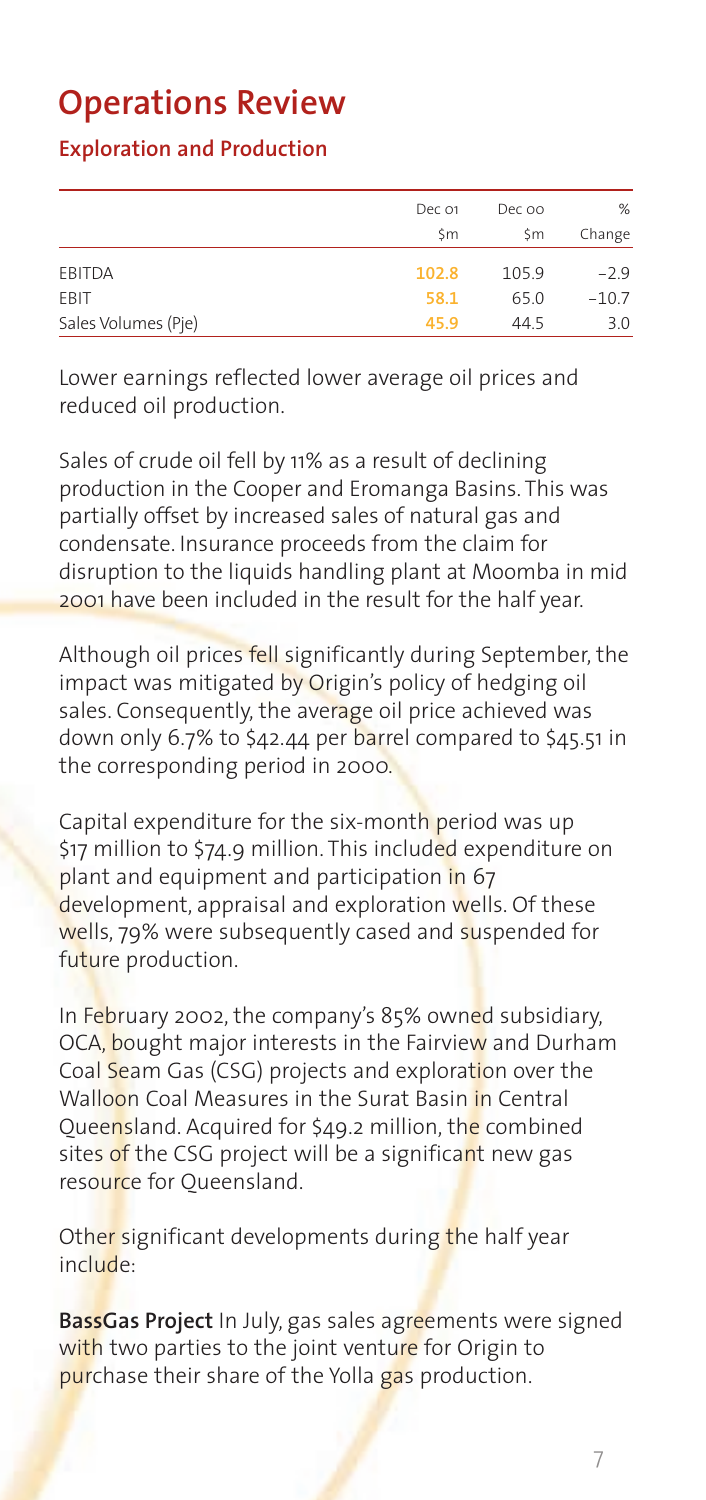Approval was obtained from the Victorian and Commonwealth Governments for the Environmental Effects and Environmental Impact Statements to be put on public exhibition. The successful tenderer will be appointed in the first quarter of 2002.

A further 7% interest in the Yolla field was acquired from AWE Petroleum lifting Origin's interest to 37.5%.

**Offshore Otway Basin** Appraisal well, Thylacine 2, was successfully drilled with gas flowing at 28 million cubic feet a day. Incoming operator Woodside is conducting a comprehensive feasibility study into the development of the Geographe and Thylacine gas fields.

**Eromanga Basin** An agreement was reached between OCA and Beach Petroleum NL for the sale of oil interests in the Bodalla and Naccowlah assets for a consideration of \$16.5 million.

**Bowen/Surat Basin** In line with the company's environmental commitment, the Yellowbank Flare Project in the Denison Trough was commissioned in November as a valid emissions reduction (VER) project. The facility is Origin's first Greenhouse abatement project and is expected to save 700,000 tonnes of greenhouse gas emissions over four years.

**Onshore Perth Basin** A new oil field was discovered at Hovea which flowed oil at 950 bpd and gas at 0.1 million cubic feet a day from an initial drill stem test, and gas was discovered at Beharra Springs North 1, which flowed gas at 30 million cubic feet a day on test.

**Offshore Perth Basin** Origin entered into a farm-in with Dana Petroleum plc and Black Rock Petroleum in January to earn 30% equity and assume operatorship of the highly prospective WA 226P permit in the new offshore Northern Perth Basin oil province.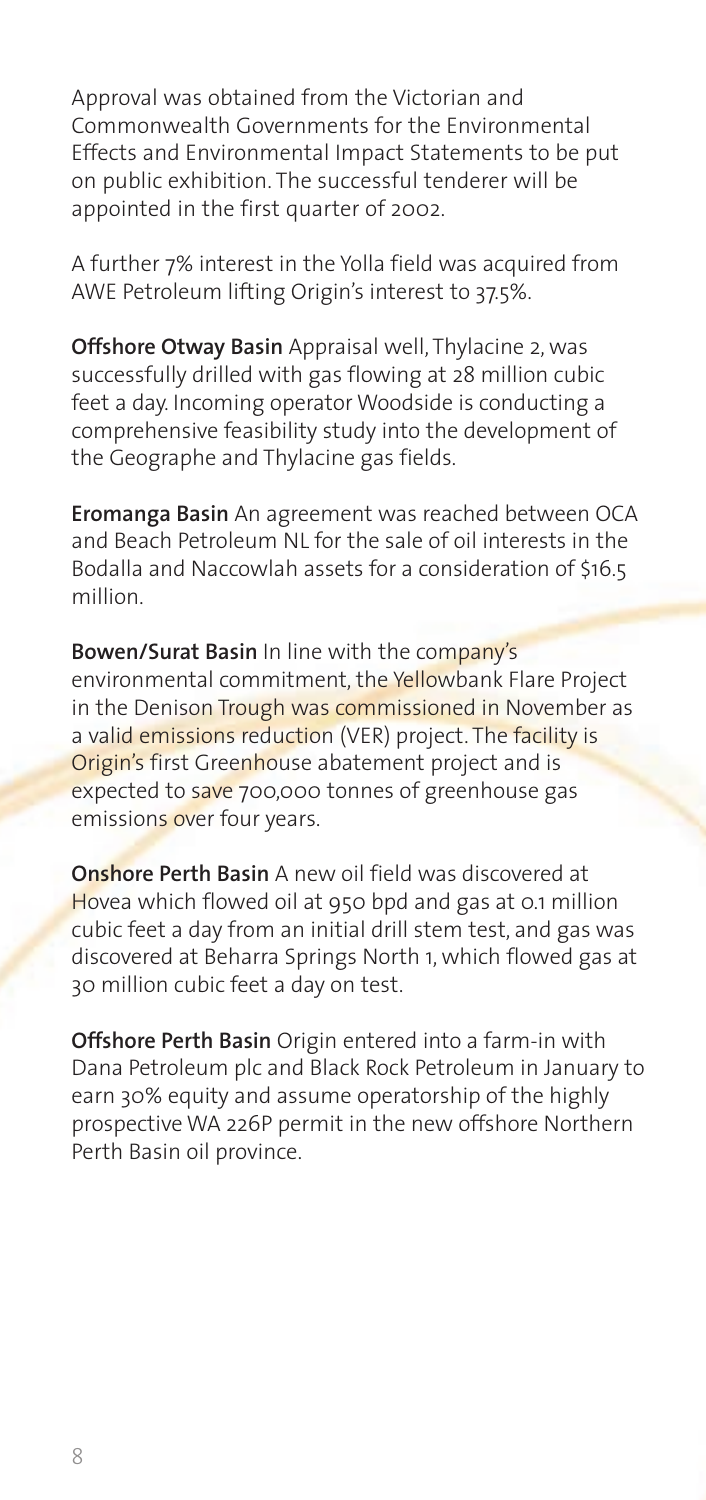## **Retail and Trading**

|        | Dec 01<br>\$m | Dec oo<br>\$m | %<br>Change |
|--------|---------------|---------------|-------------|
| EBITDA | 72.5          | 29.7          | 144.3       |
| EBIT   | 41 R          | 10.2          | 303.8       |

Retail and Trading reported a significantly improved performance driven by the successful integration of the electricity retail business recently acquired from Powercor.

Earnings were up despite an increase in operating expenditure due mostly to costs associated with the new electricity customers.

**Electricity** The electricity retail business contributed an incremental \$46.4 million in gross margin compared to last year from a volume of 2,767 GWh.

In addition to retail sales, the large trading positions acquired with the Powercor business have performed better than original expectations.

Looking forward, the Victorian Government approved a 13.5% electricity tariff increase for standing offer prices effective from 13 January 2002. Government subsidies will offset this increase resulting in a net price increase to customers of  $4\%$ . This will result in an annualised revenue increase of \$75 million.

**Natural Gas** Natural gas sales volumes were relatively flat reflecting similar year on year weather conditions, particularly in Victoria where the degree days remained 9% below the long term average.

Sales to existing large industrial customers increased with new contracts entered into with BP Refinery Bulwer Island, Queensland Magnesium, Anaconda Nickel and Adelaide Brighton Cement. These sales, together with additional sales to the Mobil Oil Refinery in Adelaide under an existing contract, have contributed additional gross margin with no corresponding increase in operating expenditures.

An average 2.5% increase in Victorian gas tariffs was implemented from January 2002 which should provide annualised revenue increases of up to \$15 million.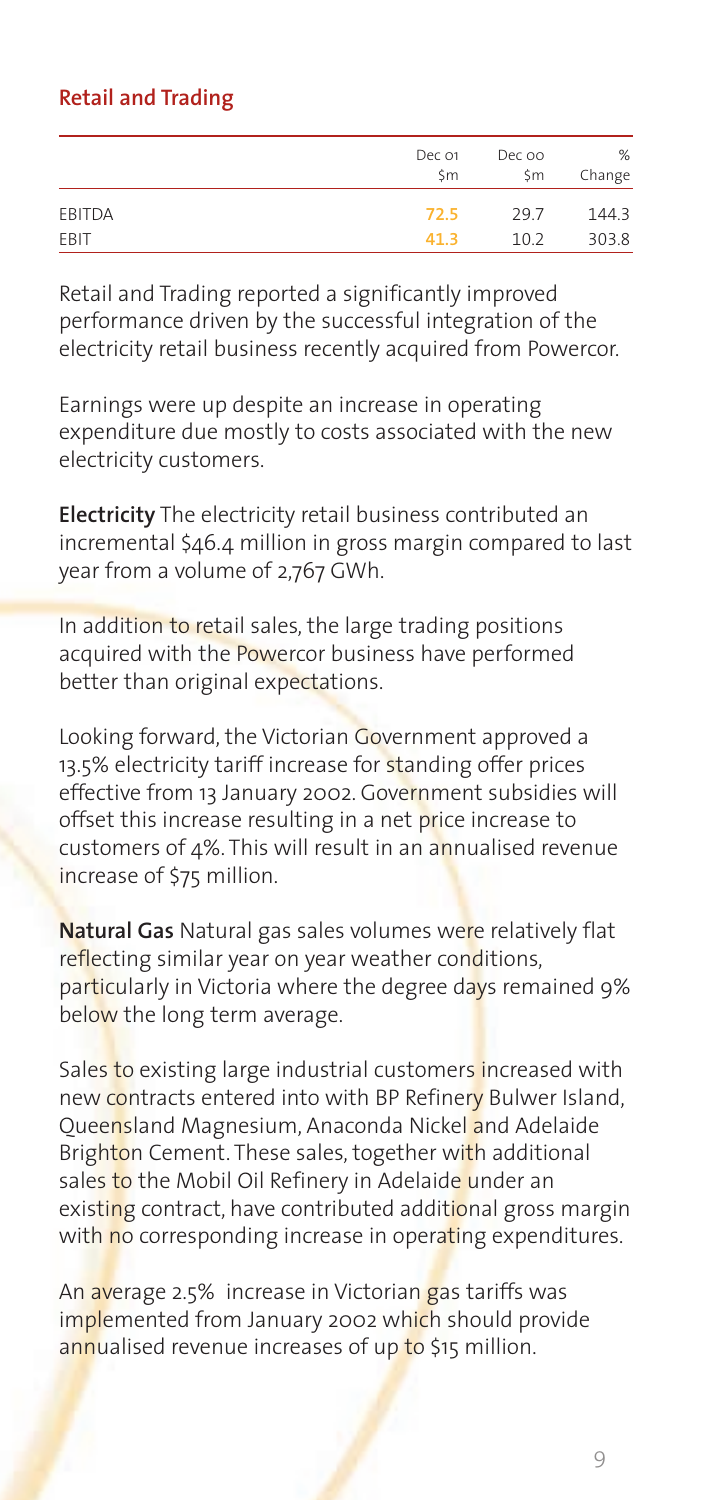During the period, regulators in South Australia and Queensland delivered finalised access arrangements covering networks in those States. Origin will now seek tariff reviews in these States based on the new underlying costs.

**LPG** The profitability of the LPG business improved despite a reduction in sales volumes. Lower international contract prices for LPG resulted in an improved EBITDA. Autogas demand was low, as LPG/petrol price differentials remained narrow. Domestic and commercial volumes remained relatively static. Although revenues were reduced by the reduction in volumes, this was more than offset by favourable movements in LPG costs and stronger price discipline.

Other initiatives and highlights include:

- acquisition of Victoria's leading retailer of gas appliances, Gasmart, for \$7.5 million in November 2001; and
- **greater than forecast output from Codrington Wind** Farm. With 100% of the output contracted by Origin, the company is in a sound position to meet its obligations under the Federal Government's Renewable Energy legislation and establish a leadership position in environmental energy products.

The major challenge for the retail business is the introduction of Full Retail Contestability (FRC) which started with electricity competition in Victoria from January 2002. In preparation, Origin has reviewed all business processes required to comply with new regulations and codes, developed its competitive strategy, delivered system capability to provide sales and marketing support and is implementing brand and communication programs.

As a result, the company is well placed to compete in the new FRC environment. Expenditure to half year end on systems to facilitate FRC has been \$47 million with a further \$57 million expected by June 2002.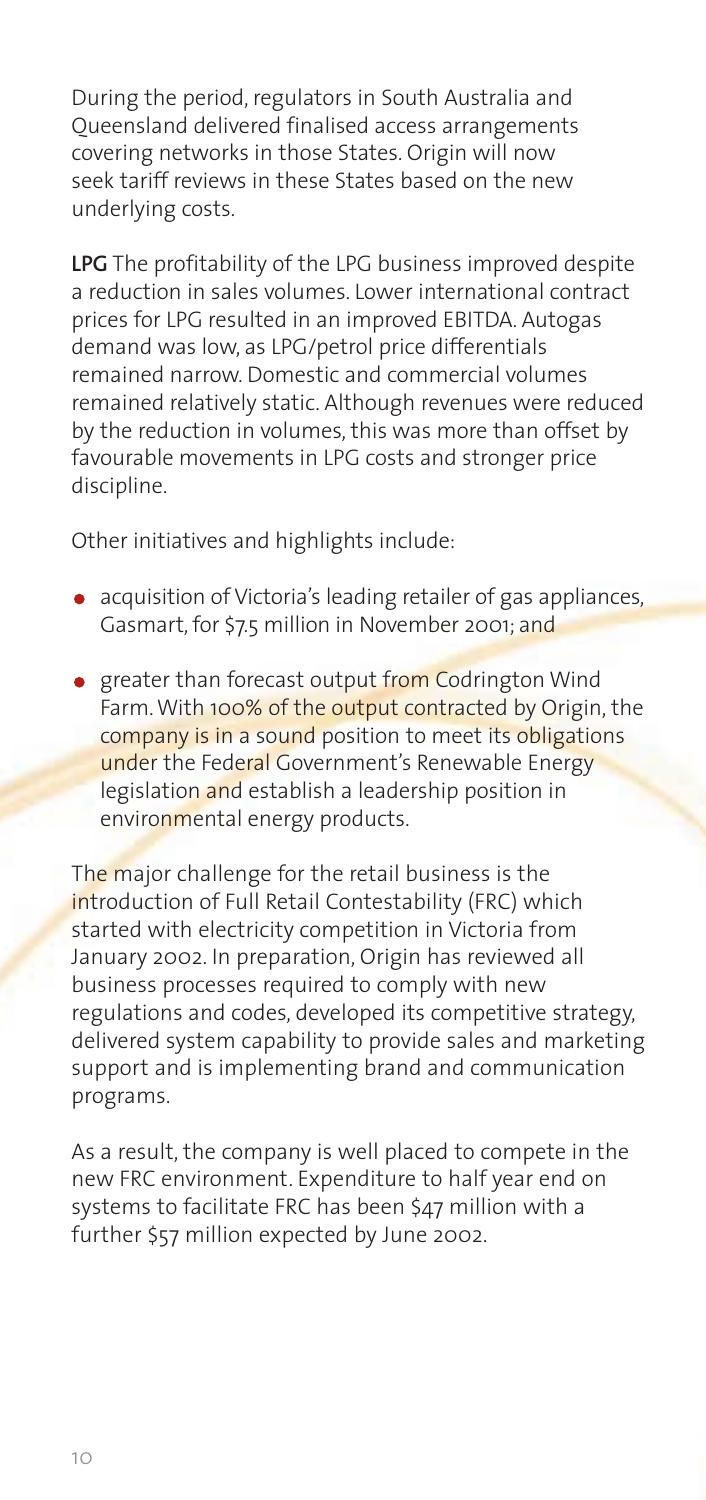## **Generation**

|                   | Dec 01<br>\$m | Dec oo<br>Śm | %<br>Change |
|-------------------|---------------|--------------|-------------|
| EBITDA            | 10.6          | 12.6         | $-16.5$     |
| EBIT              | 2.6           | 8.9          | $-70.3$     |
| Total Sales (MWh) | 926,584       | 764,610      | 21.2        |

The Generation division reported lower earnings due to adverse trading conditions for its merchant power plants.

The result was primarily due to lower prices in Queensland and South Australia following the commissioning of major new base load capacity in both States. South Australia also experienced the mildest start to summer since 1969. The average price in South Australia was 52% less than the prior corresponding half year. Largely as a result of these lower prices, merchant output was 22% lower than the previous corresponding period.

The reduction in volume from the merchant plants was more than offset by increased production by contract plants. The Bulwer Island and Worsley plants made a full six-month contribution. Production from the Osborne plant was lower due to a major scheduled maintenance shutdown. At Bulwer Island, the plant's Cyclone gas turbines suffered a number of failures. Turbine providers, Alstom, are providing a rectification plan to allow the facility to achieve design output and availability.

Significant developments during the half year include:

- **the 95MW Quarantine Power Station in South** Australia, which was commissioned in December 2001, ahead of schedule and under budget.
- a contract signed in July to purchase Fletcher Challenge South West Cogeneration Pty Ltd, which owns a 50% interest in the 120MW South West Cogeneration Project in Western Australia. The contract will be finalised in first quarter calendar 2002. A contribution of \$3.1 million from the project has been included in Generation's EBIT.
- the South Australian Government granting a licence for the SEA Gas pipeline in February 2002. The project is on schedule to deliver gas from Victoria to South Australia in the third quarter of calendar 2003.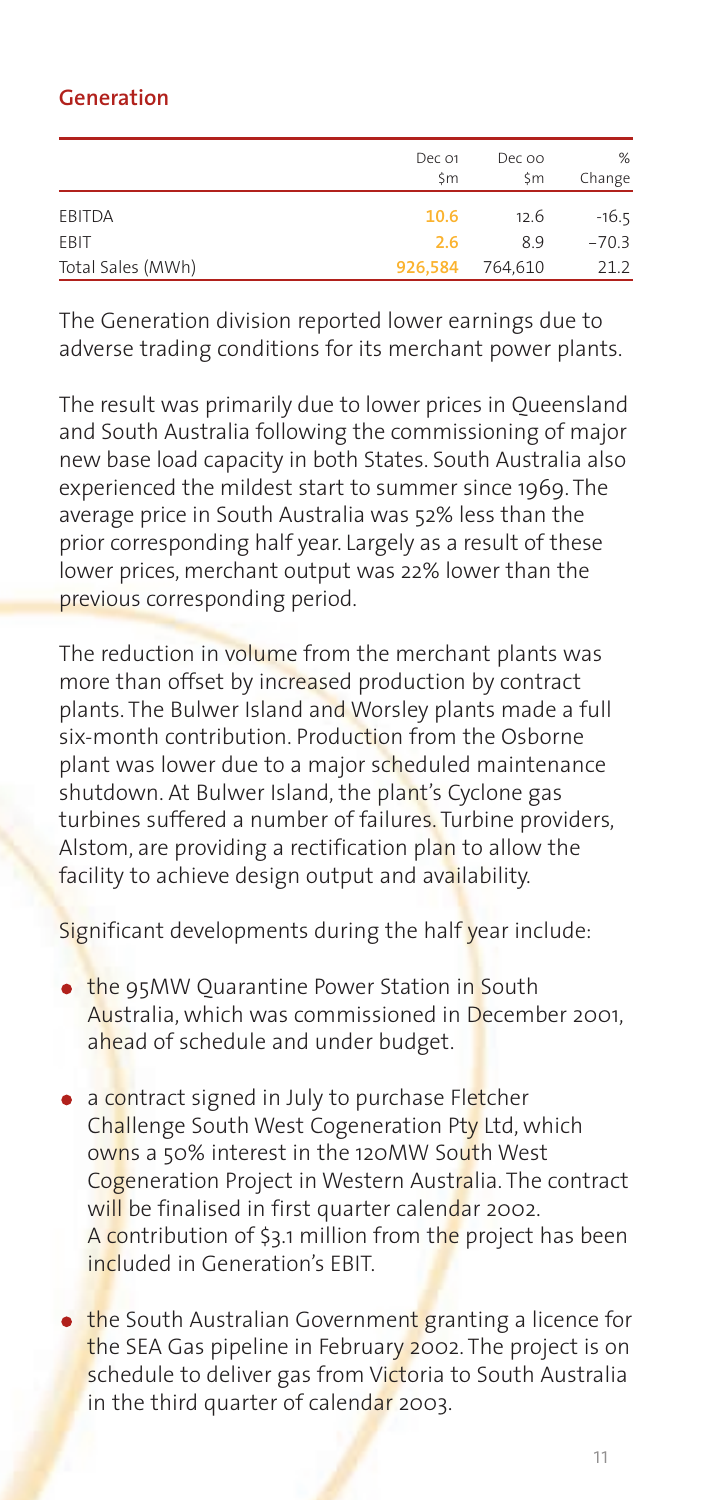### **Networks**

|               | Dec 01    | Dec oo | %      |
|---------------|-----------|--------|--------|
|               | <b>Sm</b> | \$m    | Change |
| <b>EBITDA</b> | 12.3      | 11.3   | 9.2%   |
| EBIT          | 11.0      | 10.3   | 6.7%   |

An increase in management fees from 2.5% to 3% contributed to an improved result for the networks business.

Earnings from management fees were \$5.6 million, while Origin's equity interest in Envestra delivered distributions of \$6.7 million.

During the period, regulators in South Australia and Queensland delivered final determinations for access arrangements covering Envestra's distribution networks in these States. This has significantly reduced the regulatory uncertainty associated with Envestra's earnings and has led to a significant appreciation in Envestra's share price.

Operating cash flow decreased \$7.7 million, reflecting payments received for capital projects completed for Envestra in 1999/2000.

Gas delivered for Envestra increased by 1%, a result that was again constrained by unseasonably warm winter weather in Victoria and South Australia.

During the six-month period, 10,400 new customers were connected to networks operated and maintained by Origin.

Overall, 136 kilometres of new mains were laid, an increase of 40%, predominantly from higher subdivision activity.

### **Corporate**

Corporate costs increased from \$6 million to \$7.5 million. This reflected the inclusion of a provision of \$1.6 million raised pending the completion of the South West Cogeneration Project acquisition.

### **Safety**

The lost time injury frequency rate (LTIFR) at 31 December 2001 was 3.7, significantly down from 6.7 for the previous corresponding period, and down from 4.9 at 30 June 2001. This remains above the company's short-term target of 3.5.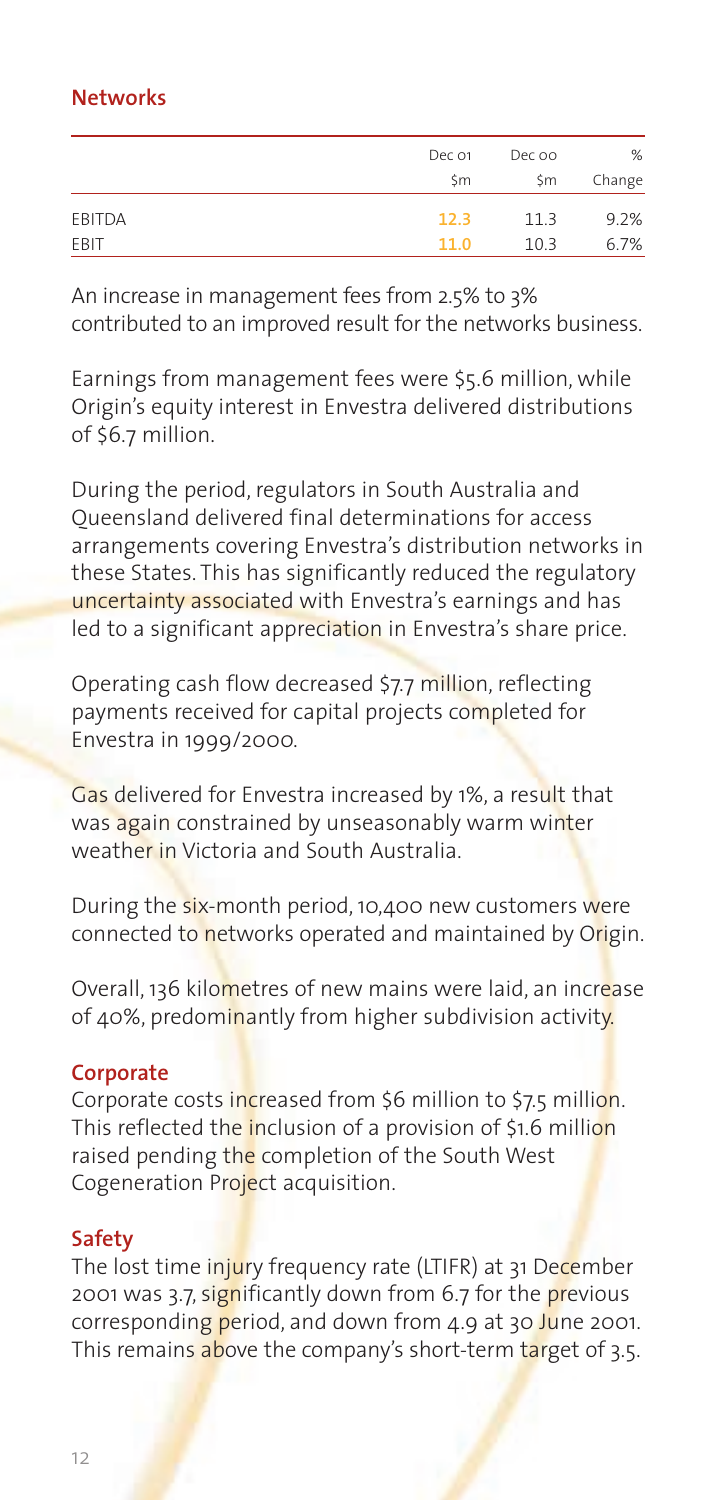# **Statement of Financial Performance**

| \$'000                                     | CONSOLIDATED |         |
|--------------------------------------------|--------------|---------|
| For the half year ended                    | Dec 01       | Dec 00  |
| Sales revenue                              | 1,222,755    | 831,791 |
| Share of net profit of associates and      |              |         |
| joint venture entities                     | 3,543        | 2,392   |
|                                            | 1,226,298    | 834,183 |
| Other revenue                              | 14,713       | 18,925  |
| Total revenue                              | 1,241,011    | 853,108 |
| <b>EBITDA</b>                              | 192,643      | 155,173 |
|                                            |              |         |
| Depreciation and amortisation              | 87,141       | 66,716  |
| <b>FBIT</b>                                | 105,502      | 88,457  |
| Net interest expense                       | 22,502       | 15,628  |
| Profit from ordinary activities before tax | 83,000       | 72,829  |
|                                            |              |         |
| Income tax on ordinary activities          | 25,776       | 20,632  |
| Profit from ordinary activities after tax  | 57,224       | 52,197  |
| Net profit attributable to                 |              |         |
| outside equity interests                   | 2,562        | 2,669   |
| Net profit for the period attributable     |              |         |
| to members                                 | 54,662       | 49,528  |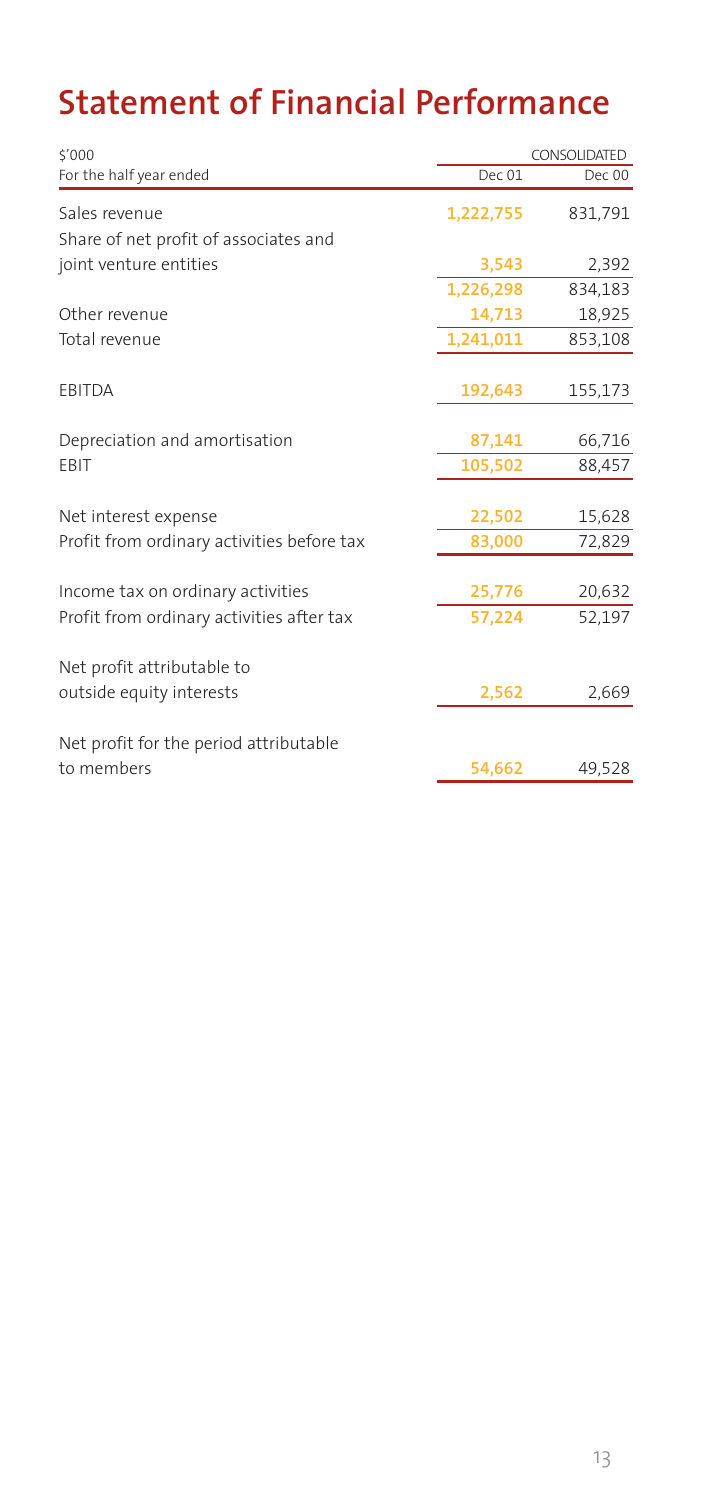# **Statement of Financial Position**

| \$'000                                             | CONSOLIDATED |           |
|----------------------------------------------------|--------------|-----------|
| As at the end of                                   | Dec 01       | June 01   |
| <b>Current assets</b>                              |              |           |
| Cash assets                                        | 21,155       | 15,910    |
| Receivables                                        | 388,347      | 480,242   |
| Investments and other financial assets             | 681          |           |
| Inventories                                        | 48,065       | 39,680    |
| Other                                              | 63,824       | 49,016    |
| <b>Total current assets</b>                        | 522,072      | 584,848   |
|                                                    |              |           |
| Non-current assets                                 |              |           |
| Receivables                                        | 32,792       | 36,137    |
| Investments (equity accounted)                     | 50,132       | 49,985    |
| Other investments and other financial assets       | 201,153      | 208,245   |
| Exploration and evaluation expenditure capitalised | 84,828       | 63,688    |
| Development properties                             | 3,850        | 193       |
| Other property, plant and equipment (net)          | 1,123,259    | 1,009,452 |
| Intangibles (net)                                  | 696,699      | 705,002   |
| Deferred tax assets                                | 150,490      | 161,872   |
| Other                                              | 8,507        | 9,404     |
| Total non-current assets                           | 2,351,710    | 2,243,978 |
| <b>Total assets</b>                                | 2,873,782    | 2,828,826 |
|                                                    |              |           |
| <b>Current liabilities</b>                         |              |           |
| Payables                                           | 351,555      | 338,321   |
| Interest bearing liabilities                       | 47,041       | 223,049   |
| Current tax liabilities                            | 7,637        | 13,513    |
| Provisions                                         | 81,526       | 93,594    |
| <b>Total current liabilities</b>                   | 487,759      | 668,477   |
| Non-current liabilities                            |              |           |
| Payables                                           | 28,188       | 40,221    |
| Interest bearing liabilities                       | 520,000      | 520,034   |
| Deferred tax liabilities                           | 183,084      | 183,010   |
| Provisions                                         | 85,330       | 88,712    |
| Total non-current liabilities                      | 816,602      | 831,977   |
| <b>Total liabilities</b>                           | 1,304,361    | 1,500,454 |
| Net assets                                         | 1,569,421    | 1,328,372 |
|                                                    |              |           |
| Equity                                             |              |           |
| Capital/contributed equity                         | 381,366      | 178,457   |
| Reserves                                           | 114,569      | 115,269   |
| Retained profits                                   | 1,039,169    | 999,223   |
| <b>Equity attributable to members</b>              |              |           |
| of the parent entity                               | 1,535,104    | 1,292,949 |
| Outside equity interest in controlled entities     | 34,317       | 35,423    |
| <b>Total equity</b>                                | 1,569,421    | 1,328,372 |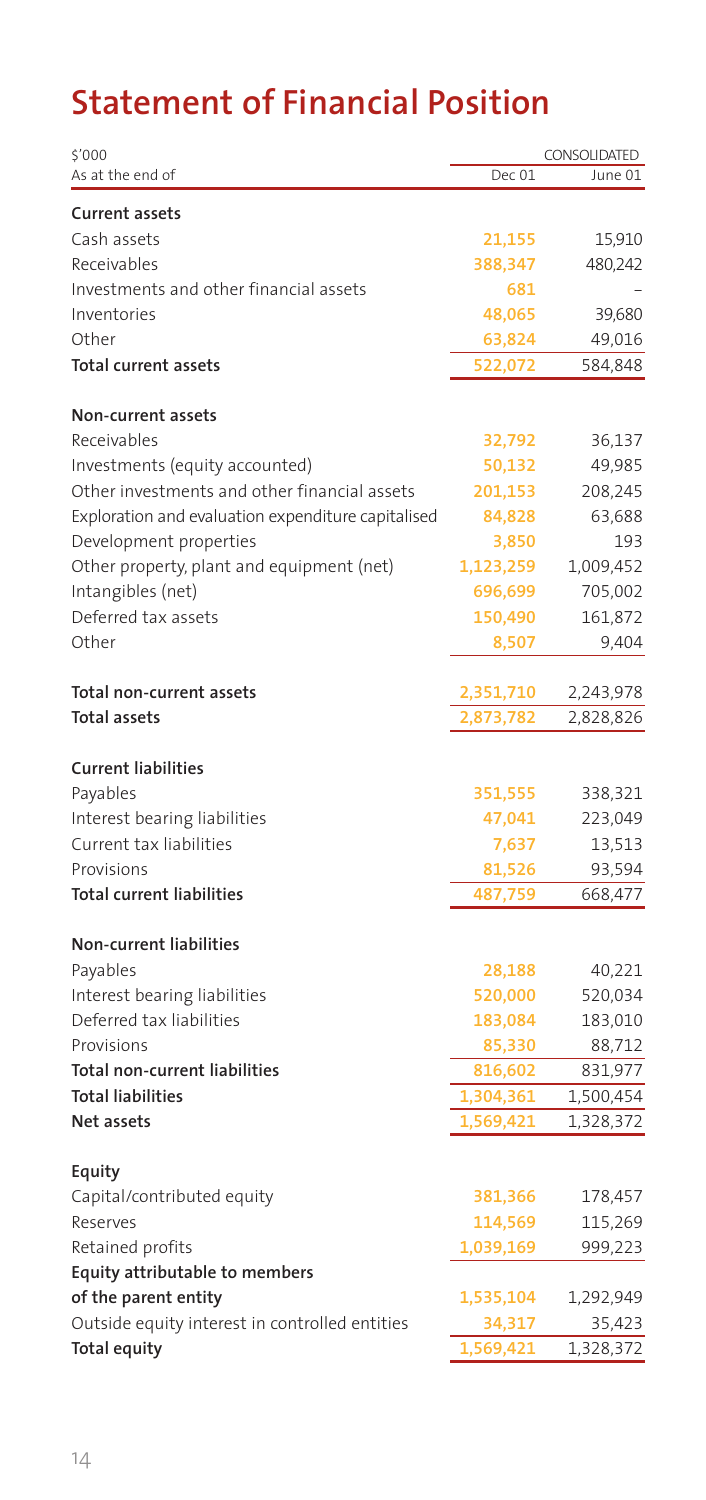# **Statement of Cash Flows**

| \$'000                                              |               | CONSOLIDATED |  |
|-----------------------------------------------------|---------------|--------------|--|
| For the half year ended                             | Dec 01        | Dec 00       |  |
| Cash flows related to operating activities          |               |              |  |
| Receipts from customers                             | 1,390,105     | 845,322      |  |
| Payments to suppliers and employees                 | (1, 202, 063) | (694, 978)   |  |
| Dividends/distributions received                    |               |              |  |
| from associates and joint venture entities          | 4,000         | 1,221        |  |
| Other dividends received                            | 409           | 394          |  |
| Interest and other items of similar nature received | 817           | 1,341        |  |
| Interest and other costs of finance paid            | (23, 182)     | (17, 478)    |  |
| Income taxes paid                                   | (14, 128)     | (3,248)      |  |
| Other (subvention payments)                         | (10,000)      | (11,000)     |  |
| Net operating cash flows                            | 145,958       | 121,574      |  |
|                                                     |               |              |  |
| Cash flows related to investing activities          |               |              |  |
| Payment for purchases of property,                  |               |              |  |
| plant and equipment                                 | (72, 573)     | (35,990)     |  |
| Proceeds from sale of property, plant and equipment | 692           | 10,506       |  |
| Payment for purchase of controlled entities         | (7,651)       |              |  |
| Payment for purchases of equity investments         | (700)         | (4, 550)     |  |
| Other (payment for exploration and development)     | (59, 253)     | (34, 335)    |  |
| Net investing cash flows                            | (139, 485)    | (64, 369)    |  |
| Cash flows related to financing activities          |               |              |  |
| Proceeds from issues of securities                  |               |              |  |
| (shares, options, etc)                              | 197,892       |              |  |
| Proceeds from borrowings                            |               | 7,884        |  |
| Repayment of borrowings                             | (176, 040)    | (38, 384)    |  |
| Dividends paid                                      | (22, 653)     | (23, 219)    |  |
| Net financing cash flows                            | (801)         | (53, 719)    |  |
|                                                     |               |              |  |
| Net increase in cash held                           | 5,672         | 3,486        |  |
| Cash at beginning of period                         | 15,910        | 99           |  |
| Exchange rate adjustments                           | (427)         | (360)        |  |
| Cash at end of period                               | 21,155        | 3,225        |  |